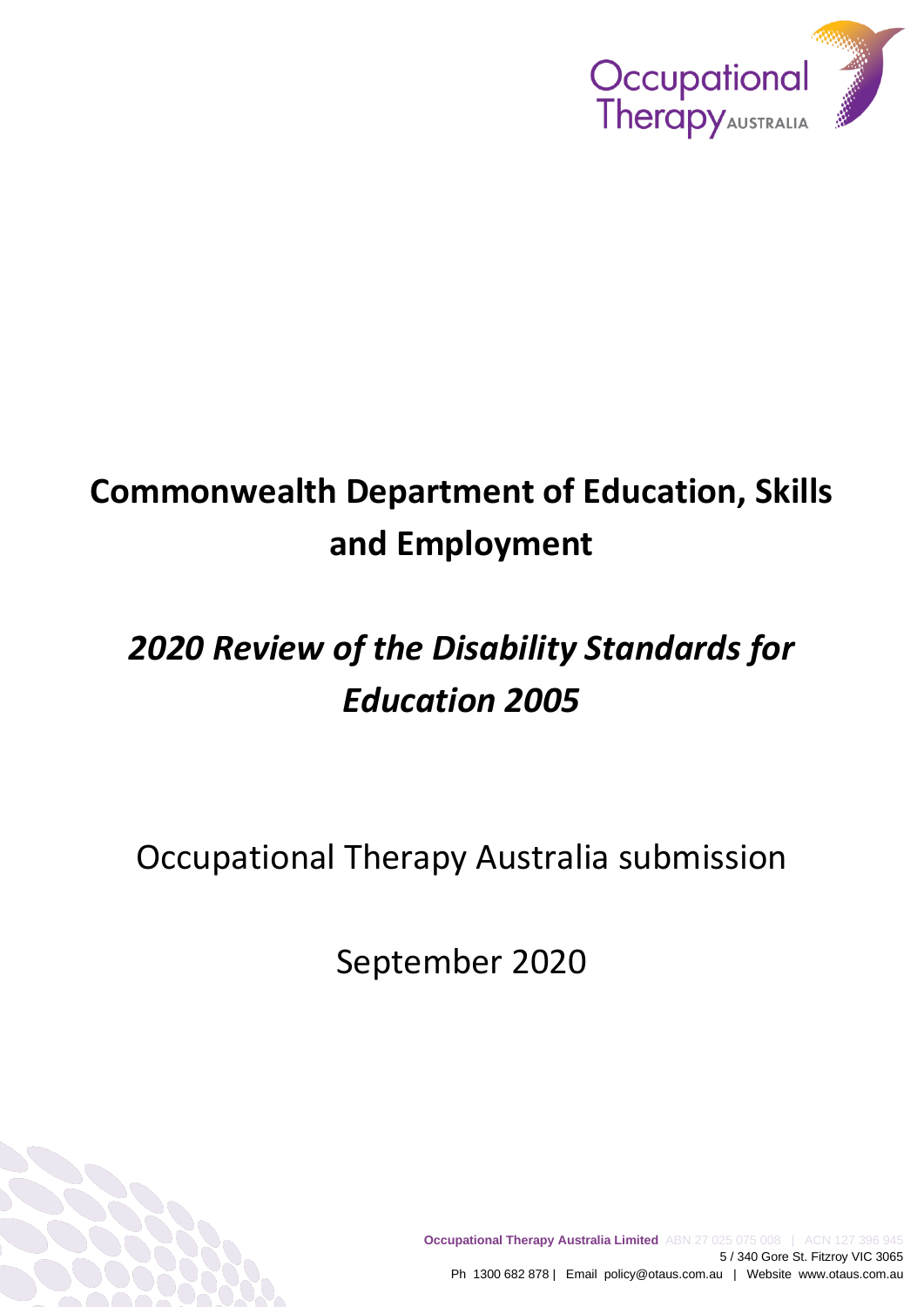### **Introduction**

Occupational Therapy Australia (OTA) welcomes the opportunity to make a submission to the Department of Education, Skills and Employment (the Department) regarding the 2020 Review of the *Disability Standards for Education 2005* (the Standards).

OTA is the professional association and peak representative body for occupational therapists in Australia. As of June 2020, there were more than 23,000 occupational therapists working across the government, non-government, private and community sectors in Australia (AHPRA, 2020).

Occupational therapists are allied health professionals whose role is to enable their clients to access meaningful and productive activities. A significant proportion of occupational therapists work with people with a disability, including school-aged children and adults undertaking further education or training.

This submission seeks to respond to the following question from the Discussion Paper: *Do barriers still exist for students with disability wanting to access and participate in education and training? If so, how do you think the Standards could be improved to help address these barriers?* 

## **Context – Occupational Therapists in Schools**

Occupational therapists form an integral part of learning support teams for students with a disability in schools across Australia. Their unique perspective focusses on addressing barriers to learning and socialising in order to maximise participation in all aspects of the curriculum.

In a classroom setting, occupational therapists recommend, implement and monitor services to support students' participation at school. School-based interventions can include:

- Assisting students to acquire and master the critical skills which underpin participation at school, including social and motor skills and emotional regulation;
- Collaborating with educational staff to adapt the social or physical environment to better meet the student's needs; and
- Engaging students in activities relevant to their capabilities to increase feelings of confidence and promote a positive self-identity.

For example, occupational therapists may work directly with a student to improve fine motor skills such as handwriting or turning a page independently. Occupational therapists may also modify the task or environment so that a student is able to participate by, for example, ensuring that the student is equipped with supportive seating at their desk.

Occupational therapists also provide training and support to other staff members who work with students with a disability.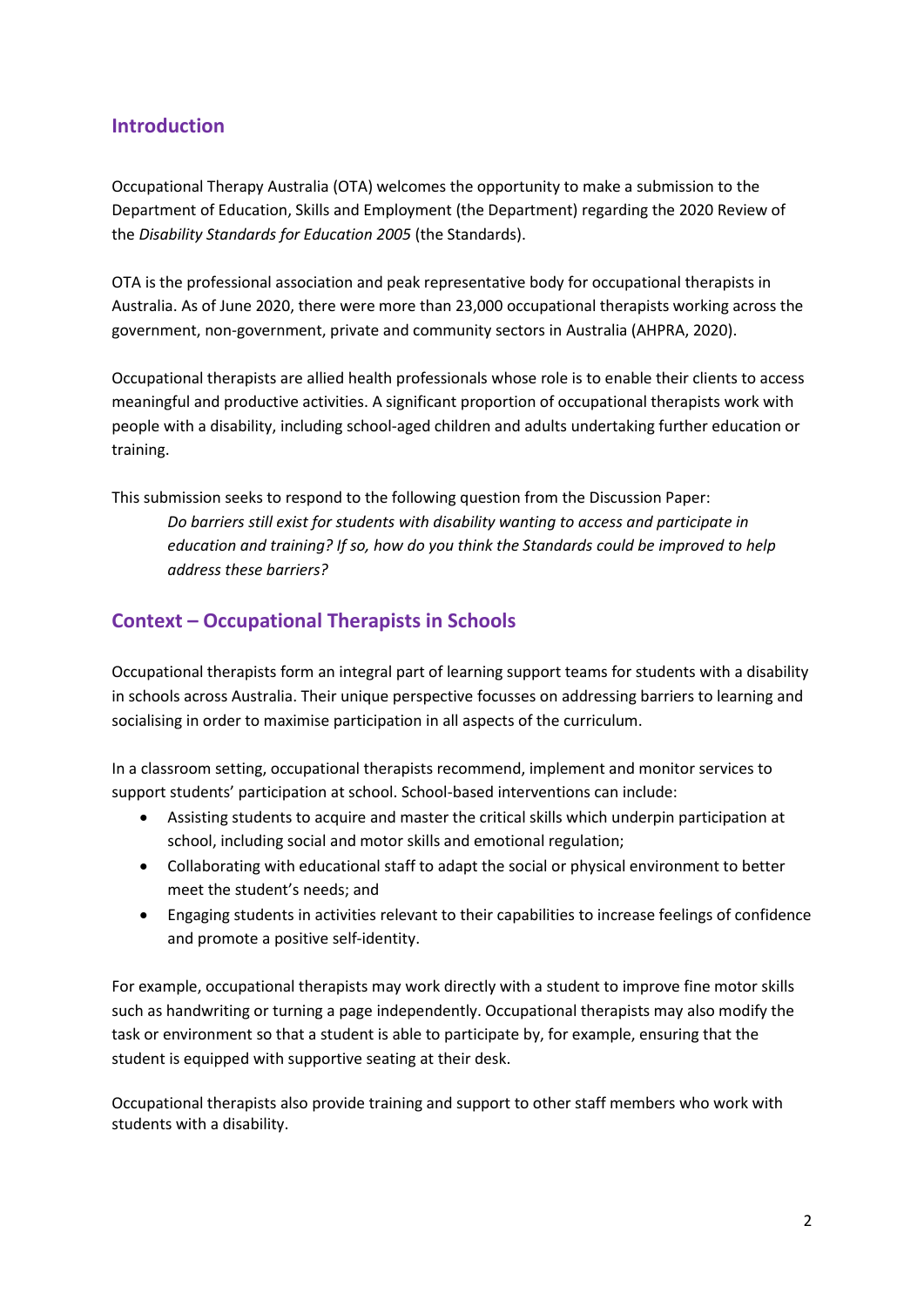## **Barriers to Access and Participation**

#### **Determining reasonable adjustments**

OTA acknowledges the efforts made by the Department to ensure that the Standards are clear, accessible and understandable. The Standards clearly set out the obligations of the education provider regarding adjustments; and assist in the understanding of what is considered a reasonable or unreasonable adjustment.

However, OTA members are concerned that the Standards do not adequately identify *how* the most appropriate adjustments are designed, implemented and evaluated.

According to the *Disability Standards for Education 2005* (2005, p. 12), an adjustment is a measure or action (or a group of measures or actions) taken by an education provider that has the effect of assisting a student with a disability:

- $(i)$  in relation to an admission or enrolment to apply for the admission or enrolment;
- (ii) in relation to a course or program to participate in the course or program; and
- (iii) in relation to facilities or services  $-$  to use the facilities or services;

on the same basis as a student without a disability, and includes an aid, a facility, or a service that the student requires because of his or her disability.

The term 'adjustment' is used widely and frequently in the disability sector, often with the implication that others can readily identify what accommodations are needed for success and inclusion of people with a disability.

In fact, it is essential to understand the student's individual strengths and challenges; the specific environments in which they live, work or study; and the activities, tasks or occupations relevant to their role; *before* the most appropriate adjustments can be designed, implemented and evaluated.

Occupational therapists are well placed to conduct such assessments, yet the suggestion to seek professional input is included only as a footnote in the Standards (2005, p. 13):

*A detailed assessment, which might include an independent expert assessment, may be required in order to determine what adjustments are necessary for a student.*

This point is only briefly expanded upon in the accompanying Guidance Notes (2005, p. 32-33): *In deciding on a reasonable adjustment, it may be necessary to seek professional expertise. This might include a detailed assessment by an independent expert of the nature of the student's disability and the adjustment(s) that is (are) appropriate for the student.*

Without professional input, education providers may not be able to provide the most appropriate adjustments for students with a disability, thereby lessening the extent to which they can fully participate in education and training.

*Recommendation 1: Amend the Standards and Guidance Notes to place greater emphasis on the value of assessment by an occupational therapist or other suitably qualified health professional.*